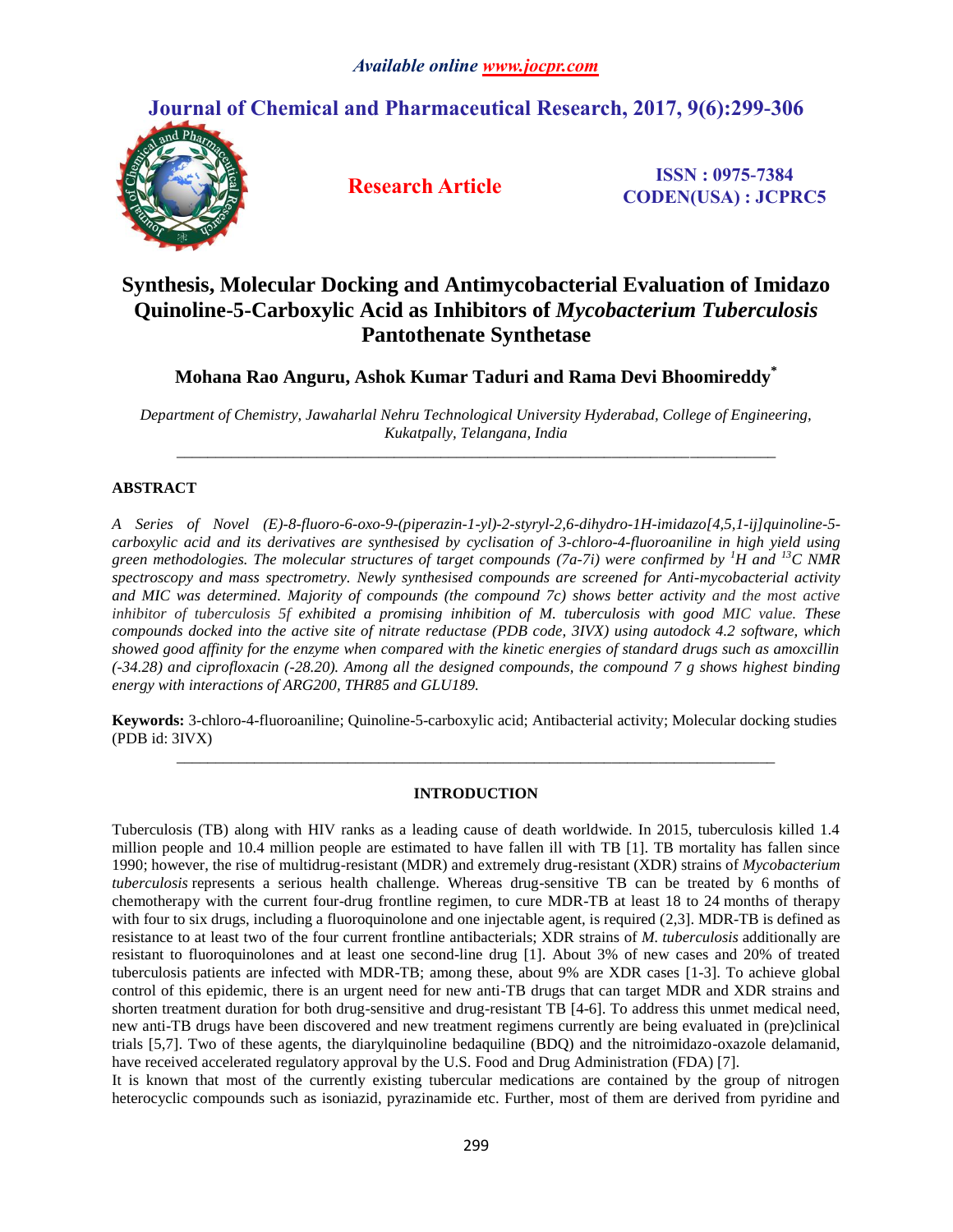pyrazines [8]. In an attempt to look for better bioactive heterocyclic compounds containing nitrogen,sulphur hetero atom (since most of antituberculosis compounds are based on either pyridine or pyrazines) our consideration curved in the direction of benzimidazole derivatives,Quinoline compounds,quinoline cyclic compounds,quinoline carboxylic acid compounds,Benzimidazoles and its derivatives, as these compounds exhibit a wide spectrum of biological activities including antituberculous activity [9]. Specifically, this nucleus is a constituent of vitamin-B12 and many currently existing medications [10].

The start point for the preparation of the quinoline compounds and its derivatives to be evaluated against TB were malaria drugs, such as quinine, chloroquine, mefloquine, primaquine, and amodiaquine (Figures 1 and 2), which shows moderate biological activity against TB, also being evaluate by us using the Microplate Alamar Blue Assay (MABA) [11,12]. Molecular docking studies were performed on binding site of 3IVX protein to study the binding mode of compounds. The results of both *in vitro* and *in silico* studies clearly indicated that 2 heterostyrylbenzimidazole may serve as new drug candidates in the combat against *Mycobacterium tuberculosis* protein (3IVX). In continuation to our efforts in this drug design paradigm, a library of (E)-8-fluoro-2-(4 fluorostyryl)-6-oxo-9-(piperazin-1-yl)-2,6-dihydro-1H-imidazo[4,5,1-ij]quinoline-5-carboxylic derivatives has been synthesized and evaluated for its biological activity, Molecular docking studies using this protein target have not yet been reported. Hence, molecular docking studies of the synthesized 1H-benzimidazoles were performed on protein PDB code 3IVX by means of molecular operating environment (MOE) software (Autodock 4.2). In the combat against multi-drug resistance, such *in silico* studies have played a key role in the identification of new drug targets and the designing of new scaffolds as novel drug candidates. In view of this data we reported the synthesis of (E)-8 fluoro-6-oxo-9-(piperazin-1-yl)-2-styryl-2,6-dihydro-1H-imidazo[4,5,1-ij]quinoline-5-carboxylic acid and its derivatives) which possessed wide variety of biological activity encouraging antitubercular activity, a library of (E)- 8-fluoro-6-oxo-9-(piperazin-1-yl)-2-styryl-2,6-dihydro-1H-imidazo[4,5,1-ij]quinoline-5-carboxylic acid and its derivatives has been synthesized and evaluated for its molecular docking studies using the protein.



**Figure 1: Synthesis of target compounds (7a-7i)** 

#### **EXPERIMENTAL SECTION**

All the reagents used in the present study were obtained from commercial suppliers. All the solvents were freshly distilled before being used. Melting points were determined using a buchi melting point B-545 apparatus and are uncorrected. TLC analyses were done on glass plates coated with silica gel GF-254 and spotting was done using lodine/UV lamp. IR spectra were recorded on a Perkin-Elmer model 446 instrument in KBr phase. H NMR were recorded on LC-MS spectrometer, model HP5989A. <sup>13</sup>C NMR was recorded in DMSO using 100 MHZ spectrometer.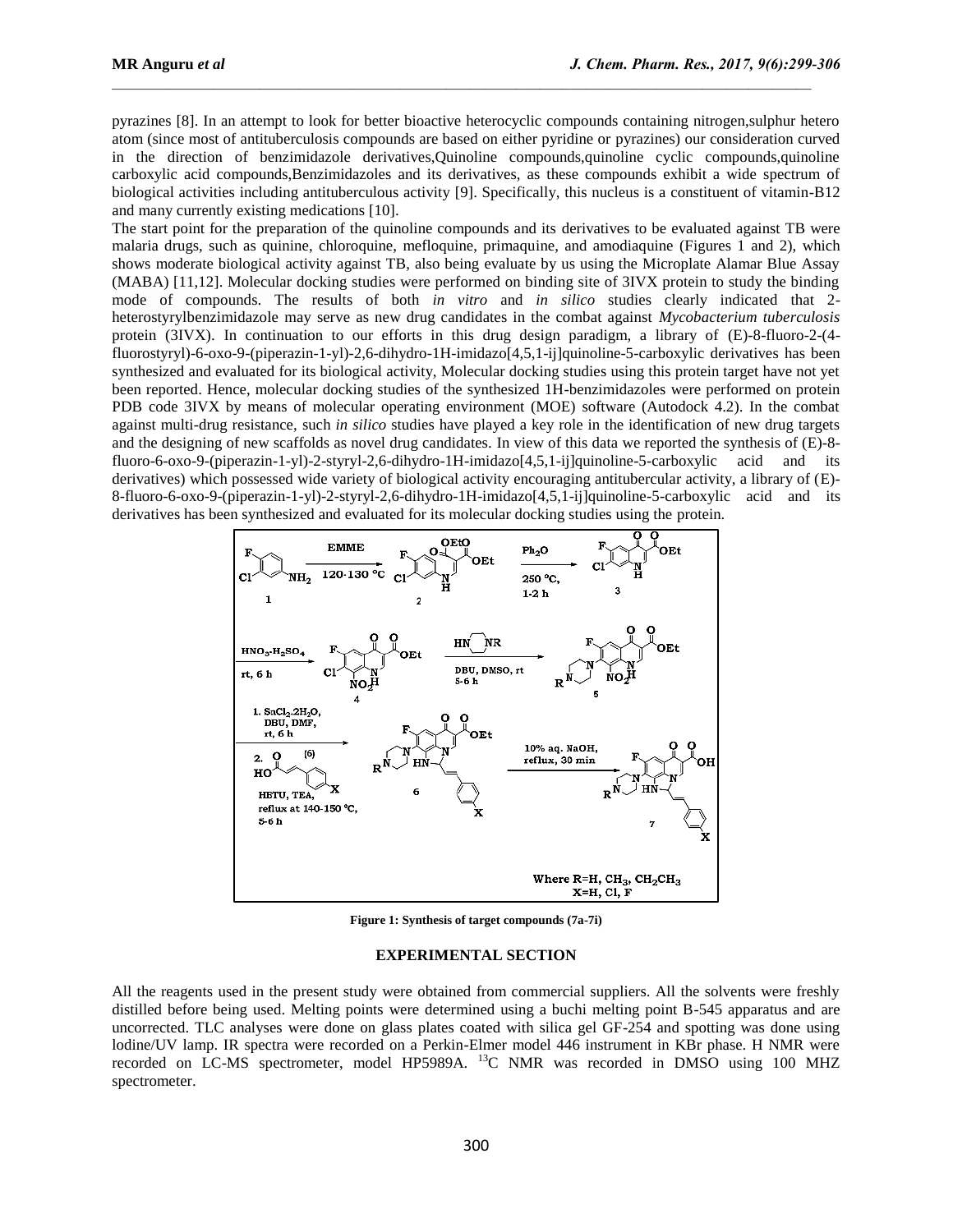#### **General Procedure for the Synthesis of Compound (3) from 3-Chloro-4-Fluoroaniline**

A mixture of 1 (10 mmol) and EMME (10 mmol) were heated at 120-130°C for 1-2 h. The reaction mixture was added to diphenyl ether in refluxing conditions at 250°C and allowed to reflux it for 1 h. At the end of the period, the reaction mixture was cooled to rt and washed with hexane (25 mL). The separated solid was filtered and washed it again with diethyl ether (25 mL) and dried to obtain 3.

#### **Preparation of Ethyl 7-Chloro-6-Fluoro-8-Nitro-4-oxo-1,4-Dihydroquinoline-3-Carboxylate (***4***) from Ethyl 7- Chloro-6-Fluoro-4-oxo-1,4-Dihydroquinoline-3-Carboxylate (3):**

The nitration mixture by adding  $HNO<sub>3</sub>$  (10 mmol) to an ice cold  $H<sub>2</sub>SO<sub>4</sub>$  (30 mmol) (1:3 ratio) and allowed to stir it for 30 min from 0°C to RT. To this mixture, **3**(10 mmol) was added and allowed to stir it for RT for overnight. At the end of the period, the reaction mixture was added to crush ice and stirs it for 10 min. To this aq.  $NH_3$  was added till the pH of the solution adjusted to ~8.0. The separated solid was filtered and dried to obtain **4**.

#### **Preparation of 5 from 4:**

A mixture of 4 (10 mmol), N-alkyl piperzine (10 mmol), DBU (1 mol%) and DMF (25 mL) was allowed stir at RT for 5-6 h. The completion of the reaction was monitored by checking TLC. At the end of the period, the reaction mixture was poured into ice cold water. The separated solid was filtered and dried followed by recrystallization using suitable solvent to obtain pure **5.**



**Figure 2: Synthesis of target compounds (7a-7i)**

#### **Preparation of 6 from 5 using cinnamic acid derivaties:**

A mixture of 5 (10 mmol), aq. SnCl<sub>2</sub>.2H<sub>2</sub>O (30 mmol), DBU (1 mol %) in DMF (20 mL) was allowed to stir for 6 h at RT. The completion of the reaction was monitored by checking TLC. The disappearance of starting material was observed in TLC, then the reaction mixture was filtered on a celite bed and the collected filtrate was added to cinnamic acid derivaties (10 mmol), HBTU (10 mmol) and triethylamine (1 mol%) and allowed to reflux 140-150°C for 5-6 h. The completion of the reaction was monitored by checking TLC. At the end of the period, the reaction mixture was cooled to rt and poured into ice cold water. The separated solid was filtered and dried followed by recrystalization using suitable solvent to obtain pure **6**.

#### **Preparation of 7 from 6:**

A mixture of 6 (10 mmol), 10% aq. NaOH (30 mL) was allowed to heat on water bath for 30 min. At the end of the period, the reaction mixture was cooled to RT followed by the addition of ice cold water (30 mL) and was treated with Conc. HCl and the pH was adjusted to ~8.0. The separated solid was filtered, dried and recrystallized using suitable solvent to obtain the pure compound (**7).**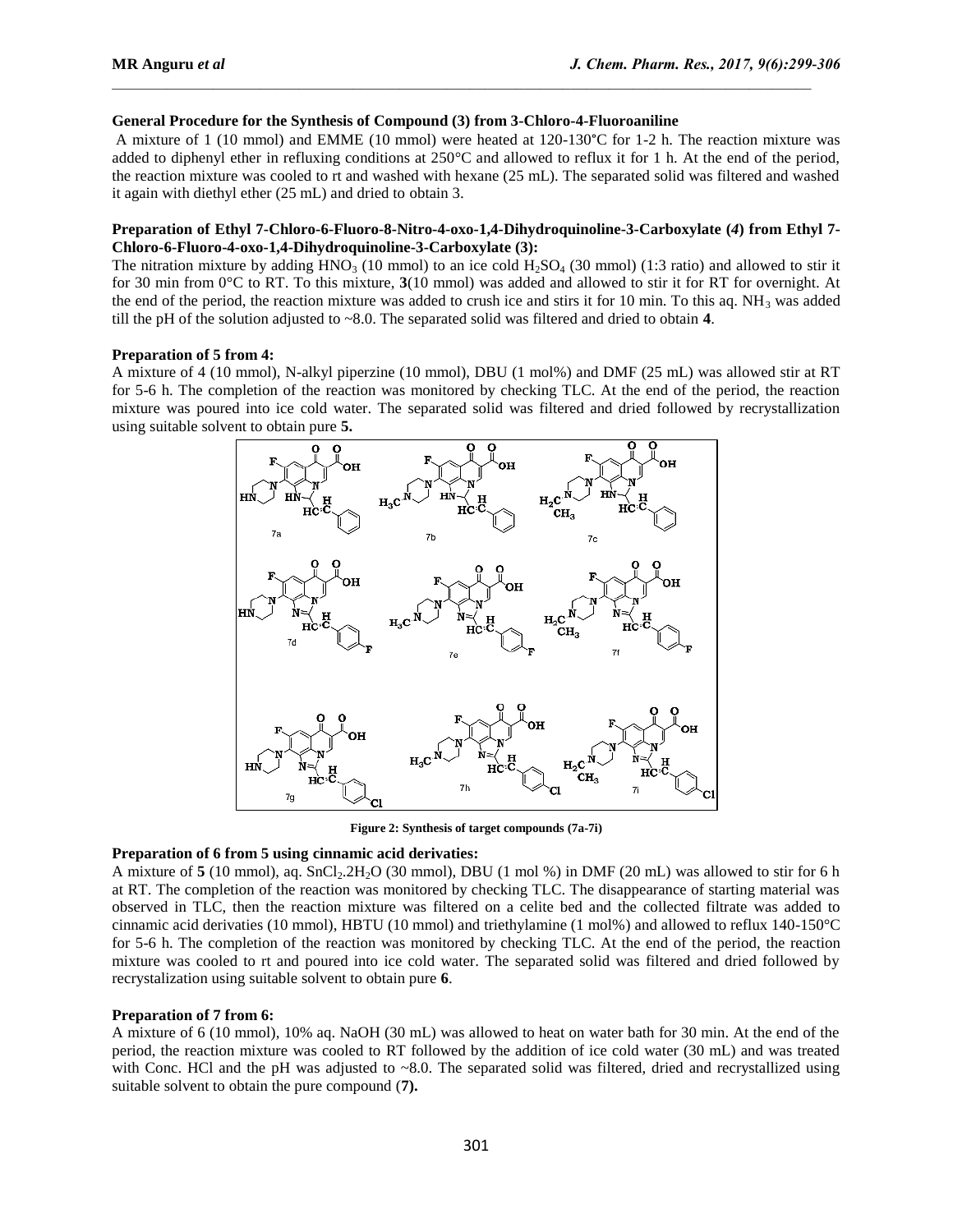## **(E)-8-Fluoro-6-Oxo-9-(piperazin-1-yl)-2-Styryl-2,6-DiHydro-1H-Imidazo[4,5,1-ij]Quinoline-5-Carboxylic Acid:(7a):**

**7a (i.e., 7a, R=H, X=H):** Yield = 1.6 gm (42%), M. P. = 240°C, IR (KBr): 3459 cm<sup>-1</sup> (small, sharp,-OH stretchings), 3381 and 3018 cm<sup>-1</sup> (small, sharp, -NH stretching vibrations), 2789-2792 cm<sup>-1</sup> (small, sharp, enamine -CH stretching vibrations), 1737 cm<sup>-1</sup> (strong, sharp, -C=O stretching), 1614 cm<sup>-1</sup> (small, sharp, -O-C=O stretching), 1466 cm<sup>-1</sup> (aromatic *trans*- C=C stretching), 1290-1370 cm<sup>-1</sup> (strong, sharp, aromatic -C-F), <sup>1</sup>H – NMR spectrum (DMSO/*d6*/TMS, 400 MHz): δ 1.1-1.3 (m, 9H, -NH of Piperazine and its –CH protons), 4.0 (s, 1H, quaternatry – CH), 6.9 (d, 1H, phenyl proton), 7.13 (d, 1H, phenyl proton), 7.23 (d, 1H, vinyl proton, *J* = 16Hz), 7.26 (s, 1H, Ar-H), 7.45-7.47 (m, 3H, phenyl protons), 7.63 (s, 1H, enamine –CH), 8.44 (d, 1H, vinylic proton, *J* = 16Hz), 9.9 (s, 1H, imidazole –NH), 10.8 (d, 1H, tautomeric-OH), <sup>13</sup>C NMR (DMSO-*d6*, 100 MHz) δ in ppm: 13.73, 13.77, 13.90, 14.01, 14.22, 14.27, 14.61, 15.06, 55.75, 59.26, 59.45, 60.64, 60.70, 60.83, 67.63, 88.03, 91.79, 100.05, 112.47, 113.33, 114.27, 133.90, 139.39, 149.17, 152.23, 152.54, 165.01, 165.56, 166.37, 166.93, 167.64, MS: *m/z* 422.13  $(M^+).$ 

## **(E)-8-Fluoro-9-(4-Methylpiperazin-1-yl)-6-oxo-2-Styryl-2,6-Dihydro-1H-Imidazo[4,5,1-ij]Quinoline-5- Carboxylic Acid(7b):**

**7b (i.e. 7, R=CH<sub>3</sub>, X=H):** Yield = 1.6 gm (42%), M. P. =  $>240^{\circ}$ C, IR (KBr): 3459 cm<sup>-1</sup> (small, sharp, -OH stretchings), 3018 cm<sup>-1</sup> (small, sharp, -NH stretching vibration), 2789-2792 cm<sup>-1</sup> (small, sharp, enamine -CH stretching vibrations), 1737 cm<sup>-1</sup> (strong, sharp, -C=O stretching), 1614 cm<sup>-1</sup> (small, sharp, -O-C=O stretching), 1466 cm<sup>-1</sup> (aromatic *trans*- C=C stretching), 1290-1370 cm<sup>-1</sup> (strong, sharp, aromatic –C-F), <sup>1</sup>H – NMR spectrum (DMSO/*d6*/TMS, 400 MHz): δ 1.1-1.3 (m, 8H, Piperazine and its –CH protons), 2.26 (s, 3H, Piperazine –N-CH3), 6.4 (s, 1H, quaternatry –CH), 6.9 (d, 1H, phenyl proton), 7.13 (d, 1H, phenyl proton), 7.23 (d, 1H, vinyl proton, *J* = 16Hz), 7.26 (s, 1H, Ar-H), 7.45-7.47 (m, 3H, phenyl protons), 7.63 (s, 1H, enamine –CH), 8.44 (d, 1H, vinylic proton, *J* = 16Hz), 9.9 (s, 1H, imidazole –NH), 10.8 (d, 1H, tautomeric-OH), MS: *m/z* 423.18 (M+.).

## **(E)-9-(4-Ethylpiperazin-1-yl)-8-Fluoro-6-Oxo-2-Styryl-2,6-DiHydro-1H-Imidazo[4,5,1-ij]Quinoline-5- Carboxylic Acid(7c):**

**7c (i.e. 7,**  $R=CH_2-CH_3$ **,**  $X=H$ **): Yield = 1.6 gm (42%), M. P. = >240°C, IR (KBr): 3459 cm<sup>-1</sup> (small, sharp, -OH** stretchings), 3381 and 3018 cm<sup>-1</sup> (small, sharp, -NH stretching vibrations), 2789-2792 cm<sup>-1</sup> (small, sharp, enamine – CH stretching vibrations), 1737 cm<sup>-1</sup> (strong, sharp, -C=O stretching), 1614 cm<sup>-1</sup> (small, sharp, -O-C=O stretching), 1466 cm<sup>-1</sup> (aromatic *trans*- C=C stretching), 1290-1370 cm<sup>-1</sup> (strong, sharp, aromatic -C-F), <sup>1</sup>H – NMR spectrum (DMSO/*d6*/TMS, 400 MHz): δ 1.23-1.30 (m, 5H, N-CH2-CH3), 2.54 (d, 2H, Piperazine –CH), 3.03 (d, 2H, Piperazine –CH), 3.6 (d, 2H, Piperazine –CH), 4.3 (d, 2H, Piperazine –CH), 6.48 (s, 1H, quaternary –CH), 6.9 (d, 1H, phenyl proton), 7.13 (d, 1H, phenyl proton), 7.23 (d, 1H, vinyl proton, *J* = 16Hz), 7.26 (s, 1H, Ar-H), 7.45-7.47 (m, 3H, phenyl protons), 7.63 (s, 1H, enamine –CH), 8.44 (d, 1H, vinylic proton,  $J = 16$ Hz), 9.9 (s, 1H, imidazole – NH), 10.8 (d, 1H, tautomeric-OH), MS:  $m/z$  449.19 (M<sup>+</sup>).

## **(E)-8-Fluoro-2-(4-Fluorostyryl)-6-oxo-9-(Piperazin-1-yl)-6H-Imidazo[4,5,1-ij]Quinoline-5-Carboxylic Acid:(7d):**

**7d (i.e. 7, R=H, X=F):** Yield = 1.7 gm (40%), M. P. = >240°C, IR (KBr): 3459 cm<sup>-1</sup> (small, sharp, -OH stretchings), 3381 and 3018 cm<sup>-1</sup> (small, sharp, -NH stretching vibrations), 2789-2792 cm<sup>-1</sup> (small, sharp, enamine -CH stretching vibrations), 1737 cm<sup>-1</sup> (strong, sharp, -C=O stretching), 1614 cm<sup>-1</sup> (small, sharp, -O-C=O stretching), 1466 cm<sup>-1</sup> (aromatic *trans*- C=C stretching), 1290-1370 cm<sup>-1</sup> (strong, sharp, aromatic -C-F), <sup>1</sup>H – NMR spectrum (DMSO/*d6*/TMS, 400 MHz): δ 1.1-1.3 (m, 9H, -NH of Piperazine and its –CH protons), 6.48 (s, 1H, quaternary – CH), 7.01 (d, 1H, phenyl proton), 7.27 (d, 1H, phenyl proton), 7.76 (d, 1H, vinyl proton, *J* = 16Hz), 7.96 (d, 1H, vinyl proton, *J* = 16Hz), 8.05 (d, 1H, phenyl proton), 8.14 (d, 1H, phenyl proton), 8.76 (s, 1H, Ar-H), 8.99 (s, 1H, enamine –CH), 13.42 (s, 1H, imidazole –NH), 14.93 (s, 1H, -OH), MS: *m/z* 437.14 (M+.).

## **(E)-8-Fluoro-2-(4-Fluorostyryl)-9-(4-Methylpiperazin-1-yl)-6-oxo-6H-Imidazo[4,5,1-ij]Quinoline-5- Carboxylic Acid(7e):**

**7e (i.e. 7, R=CH<sub>3</sub>, X=F):** Yield = 1.9 gm (44%), M. P. = >240°C, IR (KBr): 3459 cm<sup>-1</sup> (small, sharp, -OH stretchings), 3381 and 3018 cm<sup>-1</sup> (small, sharp, -NH stretching vibrations), 2789-2792 cm<sup>-1</sup> (small, sharp, enamine – CH stretching vibrations), 1737 cm<sup>-1</sup> (strong, sharp, -C=O stretching), 1614 cm<sup>-1</sup> (small, sharp, -O-C=O stretching), 1466 cm<sup>-1</sup> (aromatic *trans*- C=C stretching), 1290-1370 cm<sup>-1</sup> (strong, sharp, aromatic –C-F), <sup>1</sup>H – NMR spectrum (DMSO/*d6*/TMS, 400 MHz): δ 1.1-1.3 (m, 8H, Piperazine and its –CH protons), 2.26 (s, 3H, Piperazine –N-CH3), 6.4 (s, 1H, quaternatry –CH), 7.01 (d, 1H, phenyl proton), 7.27 (d, 1H, phenyl proton), 7.76 (d, 1H, vinyl proton, *J* =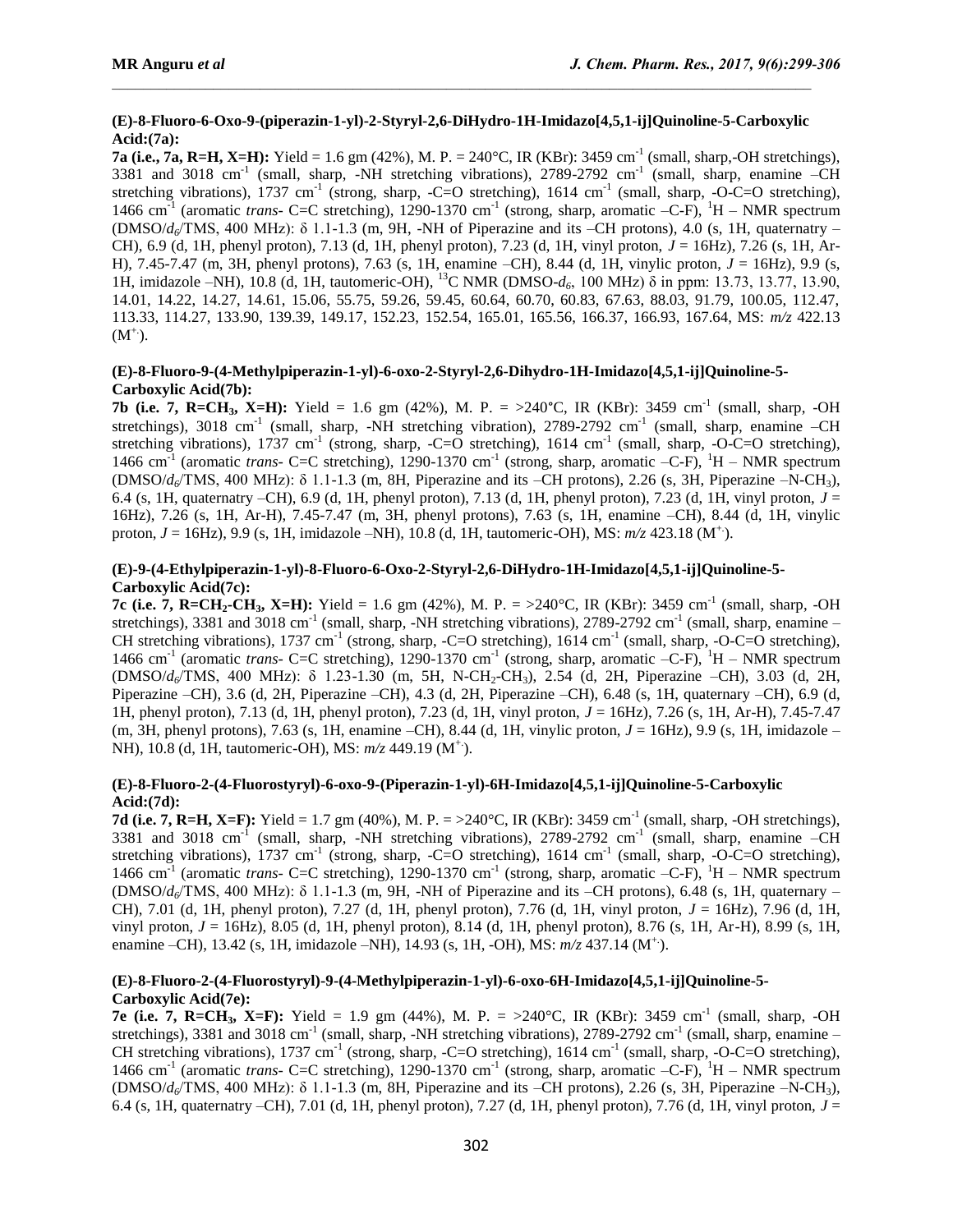16Hz), 7.96 (d, 1H, vinyl proton, *J* = 16Hz), 8.05 (d, 1H, phenyl proton), 8.14 (d, 1H, phenyl proton), 8.76 (s, 1H, Ar-H), 8.99 (s, 1H, enamine –CH), 13.42 (s, 1H, imidazole –NH), 14.93 (s, 1H, -OH), MS: *m/z* 451.15 (M<sup>+</sup> ).

## **(E)-9-(4-Ethylpiperazin-1-yl)-8-Fluoro-2-(4-Fluorostyryl)-6-oxo-6H-Imidazo[4,5,1-ij]Quinoline-5-Carboxylic Acid(7f):**

**7f(i.e. 7, R=CH<sub>2</sub>-CH<sub>3</sub>, X=F):** Yield = 1.9 gm (42%), M. P. = 240°C, IR (KBr): 3459 cm<sup>-1</sup> (small, sharp, -OH stretchings), 3381 and 3018 cm<sup>-1</sup> (small, sharp, -NH stretching vibrations), 2789-2792 cm<sup>-1</sup> (small, sharp, enamine – CH stretching vibrations), 1737 cm<sup>-1</sup> (strong, sharp, -C=O stretching), 1614 cm<sup>-1</sup> (small, sharp, -O-C=O stretching), 1466 cm<sup>-1</sup> (aromatic *trans*- C=C stretching), 1290-1370 cm<sup>-1</sup> (strong, sharp, aromatic -C-F), <sup>1</sup>H – NMR spectrum (DMSO/*d6*/TMS, 400 MHz): δ 1.23-1.30 (m, 5H, N-CH2-CH3), 2.54 (d, 2H, Piperazine –CH), 3.03 (d, 2H, Piperazine –CH), 3.6 (d, 2H, Piperazine –CH), 4.3 (d, 2H, Piperazine –CH), 6.48 (s, 1H, quaternary –CH), 7.01 (d, 1H, phenyl proton), 7.27 (d, 1H, phenyl proton), 7.76 (d, 1H, vinyl proton, *J* = 16Hz), 7.96 (d, 1H, vinyl proton, *J* = 16Hz), 8.05 (d, 1H, phenyl proton), 8.14 (d, 1H, phenyl proton), 8.76 (s, 1H, Ar-H), 8.99 (s, 1H, enamine –CH), 13.42 (s, 1H, imidazole –NH), 14.93 (s, 1H, -OH), MS: *m/z* 464.03 (M+.).

#### **(E)-2-(4-Chlorostyryl)-8-Fluoro-6-oxo-9-(Piperazin-1-yl)-6H-Imidazo[4,5,1-ij]Quinoline-5-Carboxylic Acid(7g):**

**7g (i.e. 7, R=H, X=Cl):** Yield = 1.6 gm (42%), M. P. = >240°C, IR (KBr): 3459 cm<sup>-1</sup> (small, sharp, -OH stretchings), 3381 and 3018 cm<sup>-1</sup> (small, sharp, -NH stretching vibrations), 2789-2792 cm<sup>-1</sup> (small, sharp, enamine – CH stretching vibrations), 1737 cm<sup>-1</sup> (strong, sharp, -C=O stretching), 1614 cm<sup>-1</sup> (small, sharp, -O-C=O stretching), 1466 cm<sup>-1</sup> (aromatic *trans*- C=C stretching), 1290-1370 cm<sup>-1</sup> (strong, sharp, aromatic –C-F), <sup>1</sup>H – NMR spectrum (DMSO/*d6*/TMS, 400 MHz): δ 1.1-1.3 (m, 9H, -NH of Piperazine and its –CH protons), 6.48 (s, 1H, quaternary – CH), 7.01 (d, 1H, phenyl proton), 7.27 (d, 1H, phenyl proton), 7.76 (d, 1H, vinyl proton, *J* = 16Hz), 7.96 (d, 1H, vinyl proton, *J* = 16Hz), 8.05 (d, 1H, phenyl proton), 8.14 (d, 1H, phenyl proton), 8.76 (s, 1H, Ar-H), 8.99 (s, 1H, enamine –CH), 13.42 (s, 1H, imidazole –NH), 14.93 (s, 1H, -OH), MS: *m/z* 453.11 (M+.).

## **(E)-2-(4-Chlorostyryl)-8-Fluoro-9-(4-Methylpiperazin-1-yl)-6-Oxo-6H-Imidazo[4,5,1-ij]Quinoline-5- Carboxylic Acid(7h):**

**7H** (i.e. 7, R=CH<sub>3</sub>, X=Cl): Yield = 1.8 gm (40%), M. P. = >240°C, IR (KBr): 3459 cm<sup>-1</sup> (small, sharp, -OH stretchings), 3381 and 3018 cm<sup>-1</sup> (small, sharp, -NH stretching vibrations), 2789-2792 cm<sup>-1</sup> (small, sharp, enamine – CH stretching vibrations), 1737 cm<sup>-1</sup> (strong, sharp, -C=O stretching), 1614 cm<sup>-1</sup> (small, sharp, -O-C=O stretching), 1466 cm<sup>-1</sup> (aromatic *trans*- C=C stretching), 1290-1370 cm<sup>-1</sup> (strong, sharp, aromatic -C-F), <sup>1</sup>H – NMR spectrum (DMSO/*d6*/TMS, 400 MHz): δ 1.1-1.3 (m, 8H, Piperazine and its –CH protons), 2.26 (s, 3H, Piperazine –N-CH3), 6.4 (s, 1H, quaternatry –CH), 7.01 (d, 1H, phenyl proton), 7.27 (d, 1H, phenyl proton), 7.76 (d, 1H, vinyl proton, *J* = 16Hz), 7.96 (d, 1H, vinyl proton, *J* = 16Hz), 8.05 (d, 1H, phenyl proton), 8.14 (d, 1H, phenyl proton), 8.76 (s, 1H, Ar-H), 8.99 (s, 1H, enamine –CH), 13.42 (s, 1H, imidazole –NH), 14.93 (s, 1H, -OH), MS: *m/z* 467.12 (M+.).

## **(E)-2-(4-Chlorostyryl)-9-(4-Ethylpiperazin-1-yl)-8-Fluoro-6-Oxo-6H-Imidazo[4,5,1-ij]Quinoline-5-Carboxylic Acid(7i):**

**7i (i.e. 7, R=CH<sub>2</sub>-CH<sub>3</sub>, X=Cl):** Yield = 2.1 gm (44%), M. P. = >240°C, IR (KBr): 3459 cm<sup>-1</sup> (small, sharp, -OH stretchings), 3381 and 3018 cm<sup>-1</sup> (small, sharp, -NH stretching vibrations), 2789-2792 cm<sup>-1</sup> (small, sharp, enamine – CH stretching vibrations), 1737 cm<sup>-1</sup> (strong, sharp, -C=O stretching), 1614 cm<sup>-1</sup> (small, sharp, -O-C=O stretching), 1466 cm<sup>-1</sup> (aromatic *trans*- C=C stretching), 1290-1370 cm<sup>-1</sup> (strong, sharp, aromatic -C-F), <sup>1</sup>H – NMR spectrum (DMSO/*d6*/TMS, 400 MHz): δ 1.23-1.30 (m, 5H, N-CH2-CH3), 2.54 (d, 2H, Piperazine –CH), 3.03 (d, 2H, Piperazine –CH), 3.6 (d, 2H, Piperazine –CH), 4.3 (d, 2H, Piperazine –CH), 6.48 (s, 1H, quaternary –CH), 7.01 (d, 1H, phenyl proton), 7.27 (d, 1H, phenyl proton), 7.76 (d, 1H, vinyl proton, *J* = 16Hz), 7.96 (d, 1H, vinyl proton, *J* = 16Hz), 8.05 (d, 1H, phenyl proton), 8.14 (d, 1H, phenyl proton), 8.76 (s, 1H, Ar-H), 8.99 (s, 1H, enamine –CH), 13.42 (s, 1H, imidazole –NH), 14.93 (s, 1H, -OH), MS: *m/z* 423.18 (M<sup>+</sup> ).

#### **RESULTS AND DISCUSSION**

## **Anti-Mycobacterial Activity**

The susceptibility test was accomplished in 96 microplates (wells) using the resazurin as an indicator of cellular viability or growth inhibition. Working solutions of the tested extracts were diluted in Middle Brook 7H9 broth supplemented with OADC to obtain final sample concentrations that ranges from 0.78 μg/mL to 100 μg/mL. Rifampicin was dissolved in DMSO and used as positive control drug and extracts/ drug free medium with strain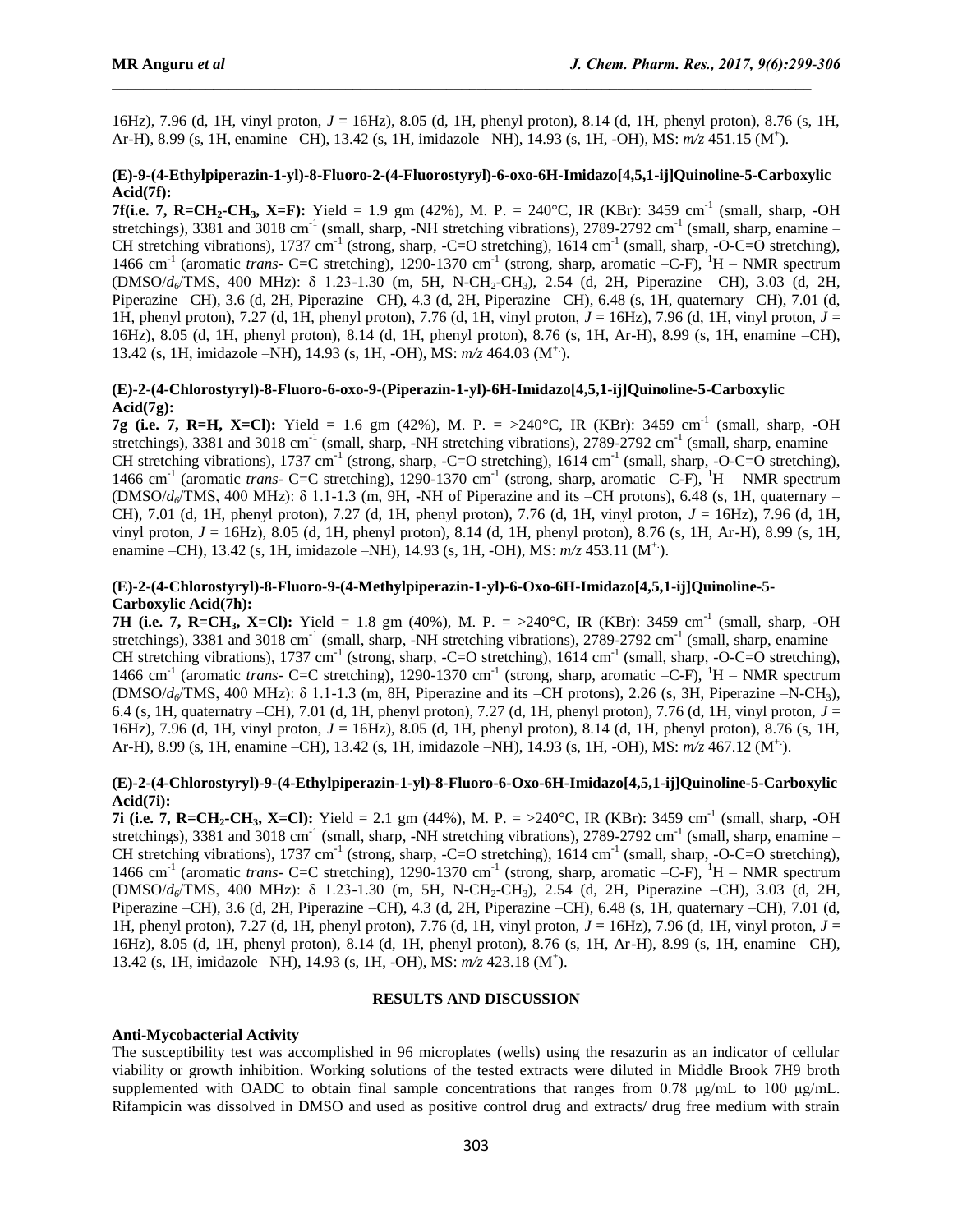suspensions were used as negative control. One hundred micro liters of Middle Brook 7H9 broth and the test inoculum were added to all testing wells, as well as to the drug/extract-free control wells. Then, one hundred micro liters working extract solutions were poured into the first well of each row from which two-fold dilution series were made through the micro plate column. Each extract concentration was assayed in duplicate. Each micro plate was then sealed with parafilm and incubated for 5-7 days at 37°C in normal atmosphere. After the incubation period, 25 μL of resazurin 0.02% w/v was added to each wells and reincubated at 37°C for 24 h for color development. The visual MIC was defined as the lowest drug/extract concentration that prevented the color change of resazurin reagent from blue to pink. Blue color in the well was interpreted as there is no mycobacterial growth and pink color was scored as growth occurrence [13,14].

## **Determination of the Minimum Inhibitory**

#### **Concentration (MIC):**

MIC was determined by using the REMA in 96 well micro titer plates. One hundred micro liters of Middle Brook 7H9 broth and *M. tuberculosi*s and *M. bovis* strains were dispensed into all wells of a sterile 96-well microtitre plate. In the first column (no.1 well of all plate), one hundred, micro liters of extracts were added to each first wells using a unique pipette for each extracts. The extracts were mixed thoroughly and fifty micro liters of extracts were transferred to well 2 to well 8 from which fifty micro liters were discarded. Well 9 up to well 12 were served as sterility and negative controls. The working solution of extracts (100 μg/mL) were diluted out across a 96-well in a two-fold serial dilution to give final testing concentrations of 50, 25, 12.5, 6.25, 3.12, 1.56 and 0.78 μg/mL. The same procedure was followed for rifampicin with the initial concentration of 32 μg/mL with subsequent dilution to the final testing concentrations 16, 8, 4, 2, 1, 0.5, 0.25, 0.125 and 0.06 μg/mL. The plates were then incubated for 5-7 days at 37°C. After 7th day, 25 μL of resazurin was added to all wells and re-incubated overnight for development. The MIC was defined as the lowest concentration of the extracts/drugs that prevented a colour of resazurin to be changed from blue to pink (visual determination) [15-17]. According to Ramos [12], extracts were considered as active if they inhibited growth of mycobacterium at MIC  $\leq 100 \text{ µg/mL}$ . Each extract was tested in duplicate against each strain.

#### **Molecular docking:**

All the ligands were sketched in Sybyl6.7 and saved it in .mol2 format. All the molecules were energy minimized by adding Gasteiger-Huckel charges for stability (Figure 3). Each and every molecule was docked separately. Initially the molecule was loaded; torsions were set and saved it in PDBQT format. All the heteroatoms were removed from the 3IVX.PDB (Crystal structure of pantothenatesynthetase in complex with 2-(2-(benzofuran-2 ylsulfonylcarbamoyl)-5-methoxy-1H-indol-1-yl) acetic acid), to make complex receptor free of any ligand before docking [18]. The PDB was also saved in PDBQT format. All calculations for protein-ligand flexible docking were performed using the Lamarckian Genetic Algorithm (LGA) method. A grid box with the dimensions of X: 15.137, Y: 17.850 and Z: -3.573 Å, with a default grid spacing of 0.375 Å was used.

**Table 1: Physicochemical properties and antimycobacterial activity of synthesized imidazole quinoline-5-carboxylic acid derivatives (7a-**

**7g)**

| Compound  | M.F                                                              | Mol.Wt | M.p. (°C) | $%$ yield | Antimycobacterial MIC $(\mu M)$ <i>M.smegmatis</i> |
|-----------|------------------------------------------------------------------|--------|-----------|-----------|----------------------------------------------------|
| 7а        | C <sub>23</sub> H <sub>21</sub> FN <sub>4</sub> O <sub>3</sub>   | 420.44 | 240       | 42        | 44.2                                               |
| 7b        | C24H23FN4O3                                                      | 434.46 | > 240     | 45        | 32.42                                              |
| 7с        | C <sub>25</sub> H <sub>25</sub> FN <sub>4</sub> O <sub>3</sub>   | 448.49 | > 240     | 46        | >100                                               |
| 7d        | C <sub>23</sub> H <sub>18F2N4O3</sub>                            | 436.41 | > 240     | 40        | 74.2                                               |
| 7е        | C24H20F2N4O3                                                     | 450.44 | 240       | 44        | 35.55                                              |
| 7f        | C <sub>25</sub> H <sub>22F2N4O3</sub>                            | 464.46 | 240       | 42        | 52.2                                               |
| 7g        | C <sub>23</sub> H <sub>18</sub> ClFN <sub>4</sub> O <sub>3</sub> | 452.87 | > 240     | 43        | 28.62                                              |
| <b>7H</b> | C24H20ClFN4O3                                                    | 466.89 | 240       | 40        | 40.2                                               |
| 7i        | C <sub>25</sub> H <sub>22</sub> ClFN <sub>4</sub> O <sub>3</sub> | 480.92 | > 240     | 44        | C                                                  |
| Ref       |                                                                  |        |           |           | a                                                  |
|           |                                                                  |        |           |           | b                                                  |

<sup>a</sup>Ethambutol dihydrochloride 5-10 μg/mL, <sup>b</sup>isoniazid—0.2-1 μg/mL, °Not determined

The best conformation was chosen with the lowest docked energy [19], after the docking search was completed. The interactions of 3IVX protein and ligand conformations, including hydrogen bonds and the bond lengths were analyzed. Molecular docking study was performed by using AUTODOCK 4.2 which was a suite of automated docking tools and was used to predict the affinity, activity, binding orientation of ligand with the target protein and to analyze best conformations, the protein with all the 5 compounds were loaded individually into ADT and evaluate ten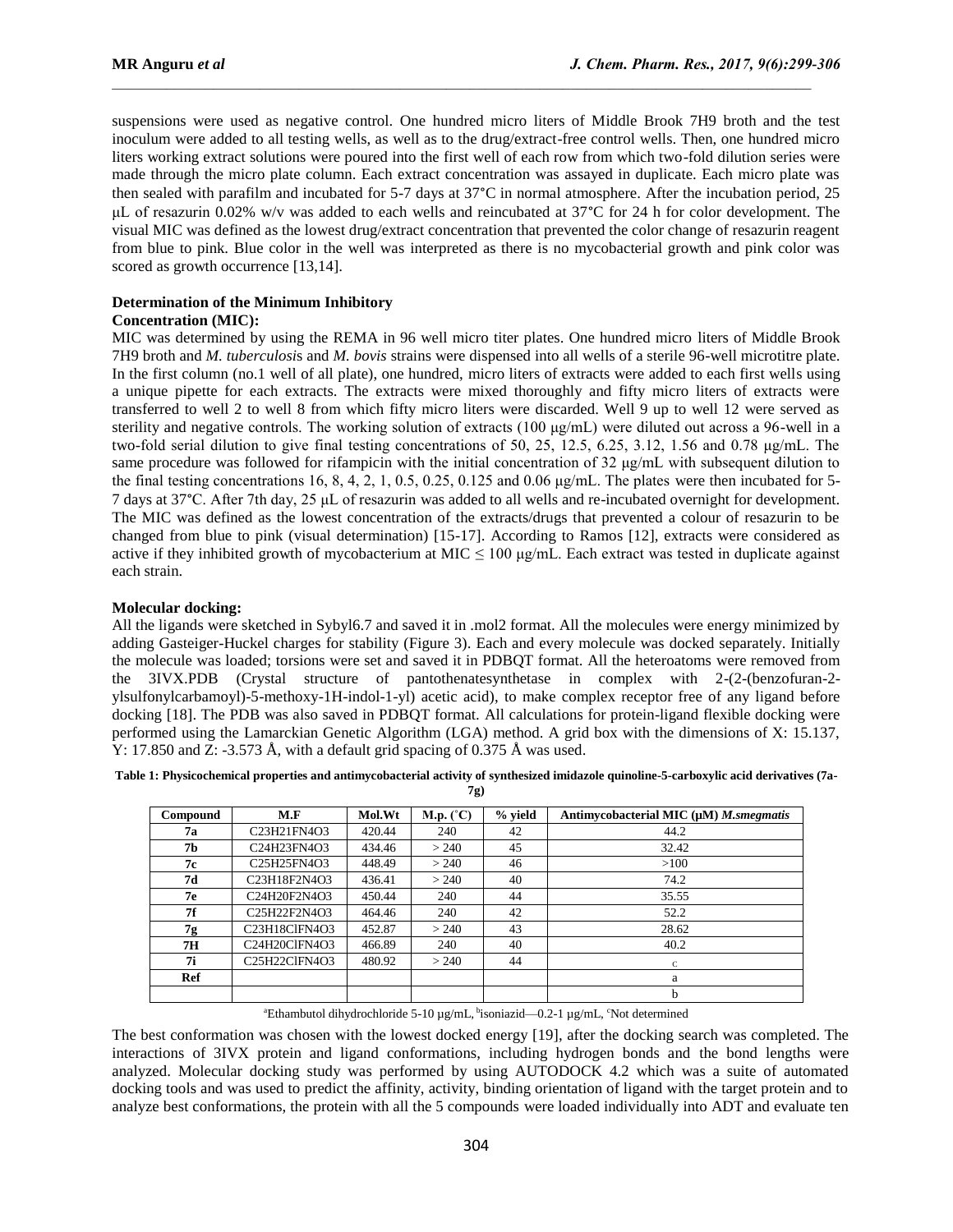finest conformations. In the present investigation we focused mainly on the binding energy, hydrogen bonds, and distance between the protein and ligand. Compound 7g shows highest binding energy of -6.92 kCal/mol with three interactions (Arg200, Thr85 and Glu189). Out of 5 compounds three compounds are interacting with Arg200 and Glu189. All the compounds binding energy and interacting aminoacids are given in Tables 1 and 2.

| CNO            | <b>Coordinates</b>     | <b>Interacting Amino Acids</b> | <b>Binding Energy</b> | $\mathbf{KI}(\mu M)$ |
|----------------|------------------------|--------------------------------|-----------------------|----------------------|
| 7 <sub>b</sub> | 15.137, 17.850, -3.573 | <b>ASN199, MET195</b>          | $-5.8$                | 56.28                |
| 7d             | 15.137, 17.850, -3.573 | <b>SER196, GLU189</b>          | $-6.34$               | 22.36                |
| 7e             | 15.137, 17.850, -3.573 | ARG200, GLU189                 | $-6.24$               | 26.65                |
| 7f             | 15.137, 17.850, -3.573 | ARG200, THR85                  | $-6.36$               | 21.75                |
| 7g             | 15.137, 17.850, -3.573 | ARG200, THR85, GLU189          | $-6.92$               | 8.45                 |

**Table 2: Interactions of compounds (7b,7d,7f,7g,7e) with crystal structure of pantothenate synthetase in complex with (PDB id: 3IVX)**



**Figure 3: Docked confirmations of target compounds with 3IVX**

#### **CONCLUSION**

In summary, the synthesis and characterization of new series of imido Quinoline-5-carboxylic acid and its derivatives (7a-7i). *In vitro mycobacterium tuberculosis* by microdilution method showed that 7b, 7d, ,7e,7f and 7g were slightly more active than Ethambutol dihydrochlorid, isoniazid. Whereas, compound 7c displayed the greatest activity.The substituent in the aromatic ring has an important role in the biological activity and generally compounds having electron-withdrawing groups, such as carboxylic acid are active. Further investigation, the imido Quinoline-5-carboxylic acid and its derivatives 7b, 7d, ,7e,7f and 7g were docked and exhibited good binding energy, Π-Π interactions, vanderwall interactions against the same receptor, the energy values are less than the standards (amoxicillin, ciprofloxacin) by employing PDB code 3IVX, and software is autodock 4.2. So, it can be concluded that the designed compounds can be potent antitubercular agents. In future research, these 1*H*-benzimidazole derivatives will be synthesized and screened for their *in vitro* anti‐tuberculosis activity.

#### **ACKNOWLEDGEMENTS**

The authors (AM) are thankful to the authorities Department of Chemistry, College of Engineering, Jawaharlal Nehru Technological University Hyderabad, Department of Chemical sciences, IISER, Kolkata, CSIR-OSDD for providing Laboratory facilities, support and for their encouragement.